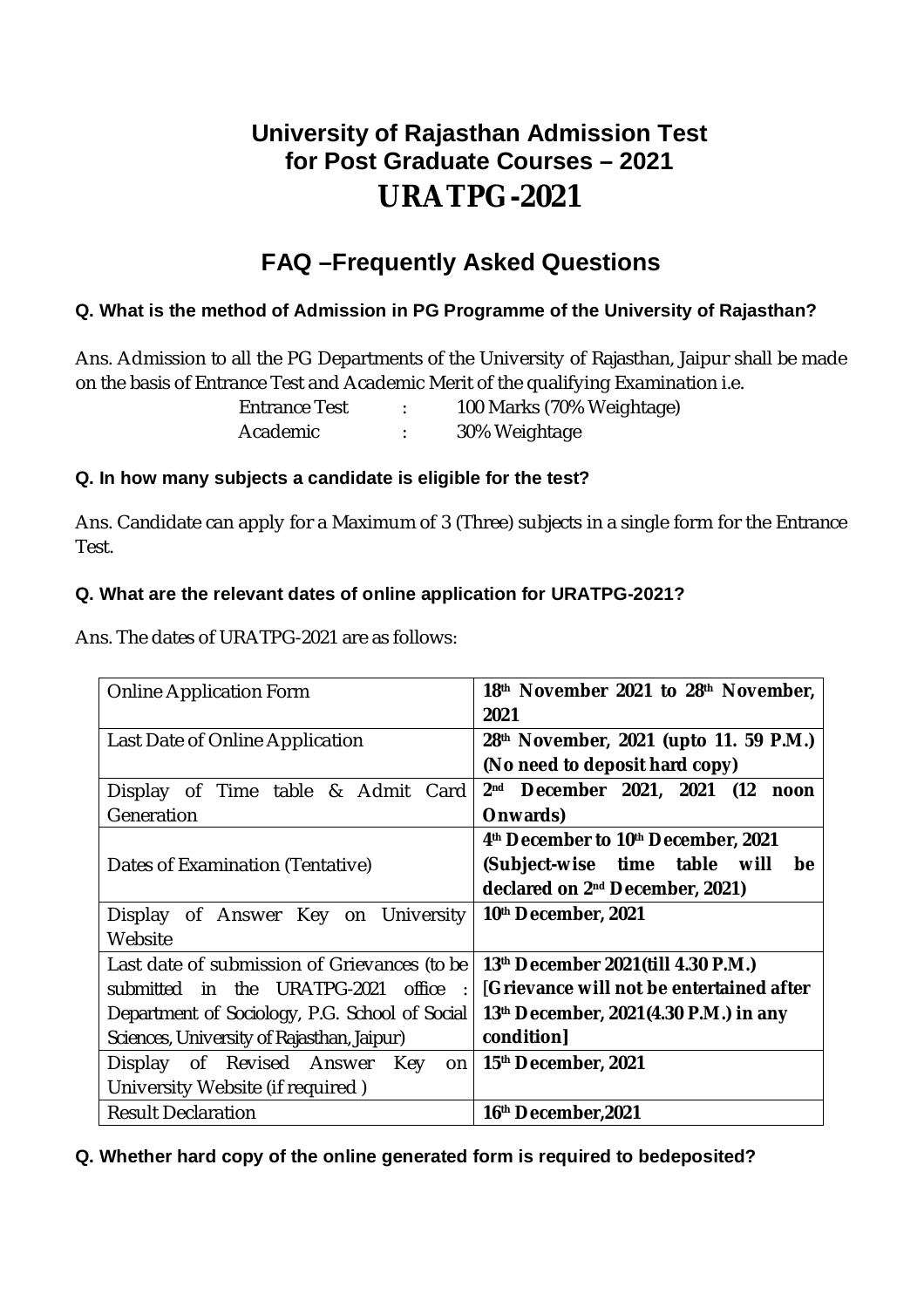Ans. No, the applicants are **NOT** required to deposit the hard copy of theonline application form. However, they should keep the hard copy of theonline application for their own reference.

# **Q. Where should I deposit fee for the Entrance Test and what is theamount to be paid?**

Ans. The requisite fee for the Entrance Test will be deposited **online** through ICICI Bank payment gateway. The requisite feestructure is as mentioned below:

# **Fee structure for URATPG-2021:**

| S.No. | Option for No. of         | Category                |           |
|-------|---------------------------|-------------------------|-----------|
|       | <b>Subjects</b>           | <b>Generaland Other</b> | SC/ST     |
|       | Opting for one subject    | Rs. 700/-               | Rs. 550/- |
|       | Opting for two subjects   | Rs. 900/-               | Rs. 700/- |
|       | Opting for three subjects | Rs. 1100/-              | Rs. 900/- |

# **Q. What will be the nature & number of questions in the examination?**

Ans. There will be 100 objective type questions carrying one mark each in each Test subject. The notifiedsyllabus is available on the website of the University for **all Undergraduate subjects/programme.**

#### **Q**. **What is the duration of the Entrance Test?**

Ans. The duration for each paper will be 2 hours (i.e. One Hundred Twenty minutes).

#### **Q. Is there any negative marking in the Examination?**

Ans. There is **NO** negative marking.

#### **Q. How to get information about my Centre, date of entrance test, and time schedule?**

Ans. The candidates are required to refer to the **University website [www.uratpg2021.org](http://www.uratpg2021.org)** for the Centre of particular subject, date of examination and time schedule.

#### **Q. Whether any sample paper is available for the examination?**

Ans. Yes, the sample question papers of the past year URATPGExamination are available on the University website **[www.uratpg2021.org](http://www.uratpg2021.org)**

#### **Q. I would like to know about the eligibility criteria for admission?**

Ans. Only appearance in University of Rajasthan Entrance Test (URATPG)will NOT ensure admission to a programme of study in the University.Each candidate shall ensure that he/she fulfils the Eligibility Criteriaand that the particulars furnished in the Admission Form are completeand correct in all respects. For the eligibility in a particularDepartment, the candidates are required to refer for the **University**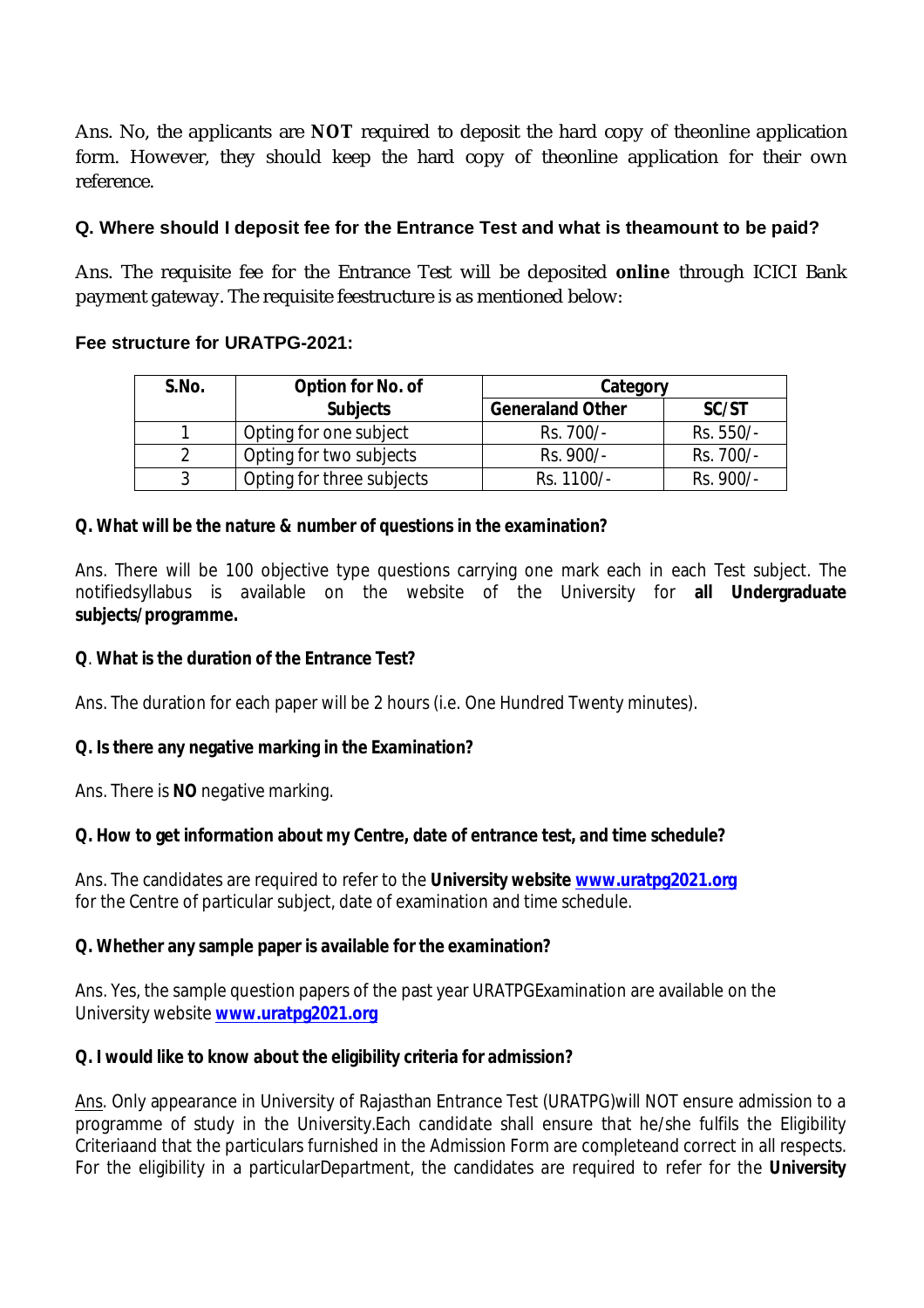**Prospectus**. In case it is detected at any stage that a candidate does notfulfill the eligibility criteria and/or has furnished incorrect informationor suppressed any material information, his/her candidature will becancelled and if already admitted, thebenefits accrued shall be liable to be forfeited thereon, besides rustication from the University.

# **Q. How would I get my Admission Card?**

Ans. After depositing of the requisite Entrance Test fee online through ICICI bank payment gateway, the candidate will be redirected to fill the requisiteinformation asked through online form. After completion of this form for Entrance Test (URATPG-2021), the Roll number will beallocated on admission card which can be downloaded from University website w.e.f. 2<sup>nd</sup> December, 2021. The candidate will berequired **to fix a self attested recent photograph and will have toproduce valid ID proof, such as Aadhaar Card/Voter ID/Driving License in the examination hall.**

# **Q.Can I carry the question booklet with me after completion of theexamination?**

Ans.Yes, the Candidates can carry QuestionBooklet with them after completion of Entrance test.

# **Q. What are the dates of URATPG-2021Examinations?**

Ans. Entrance Test URATPG-2021 for all the subjects will be held from 4<sup>th</sup> December, 2021 to 10<sup>th</sup> December,2021 (Tentative) as per the notified timetable.

# **Q. What is the expected date of result of URATPG-2021?**

Ans. The declaration of final results of URATPG-2021 will be made on 16th December, 2021 (Tentative).

# **Q. Whether the application form generated for URATPG-2021 issufficient for admission to PG Programme?**

Ans. No, After declaration of URATPG-2021 Entrance Test result, thecandidate shall be required to generate Admission Form for Test Subject related Programmes from the University Website **[www.uratpg2021.org.](http://www.uratpg2021.org.)**

# **Q. What is the Syllabus of URATPG-2021 Entrance Exam?**

Ans.

# **SYLLABUS OF ENTRANCE TEST SUBJECT**

There will be 100 **Multiple Choice Questions** (numbering 1 to 100) related to the Entrance Test Subject. The Syllabus of each Test Subject comprises of the composite syllabus of the Undergraduate Programme of that particular Subject which is running in the Undergraduate Programme of Part I, Part II and Part III (Pass Course)in the University of Rajasthan.

**For Undergraduate Syllabus of the related subject, the students are advised to visit University website [www.uniraj.ac.in/studentcorner/syllabus](http://www.uniraj.ac.in/studentcorner/syllabus) or [www.uratpg2021.org.](http://www.uratpg2021.org.)**